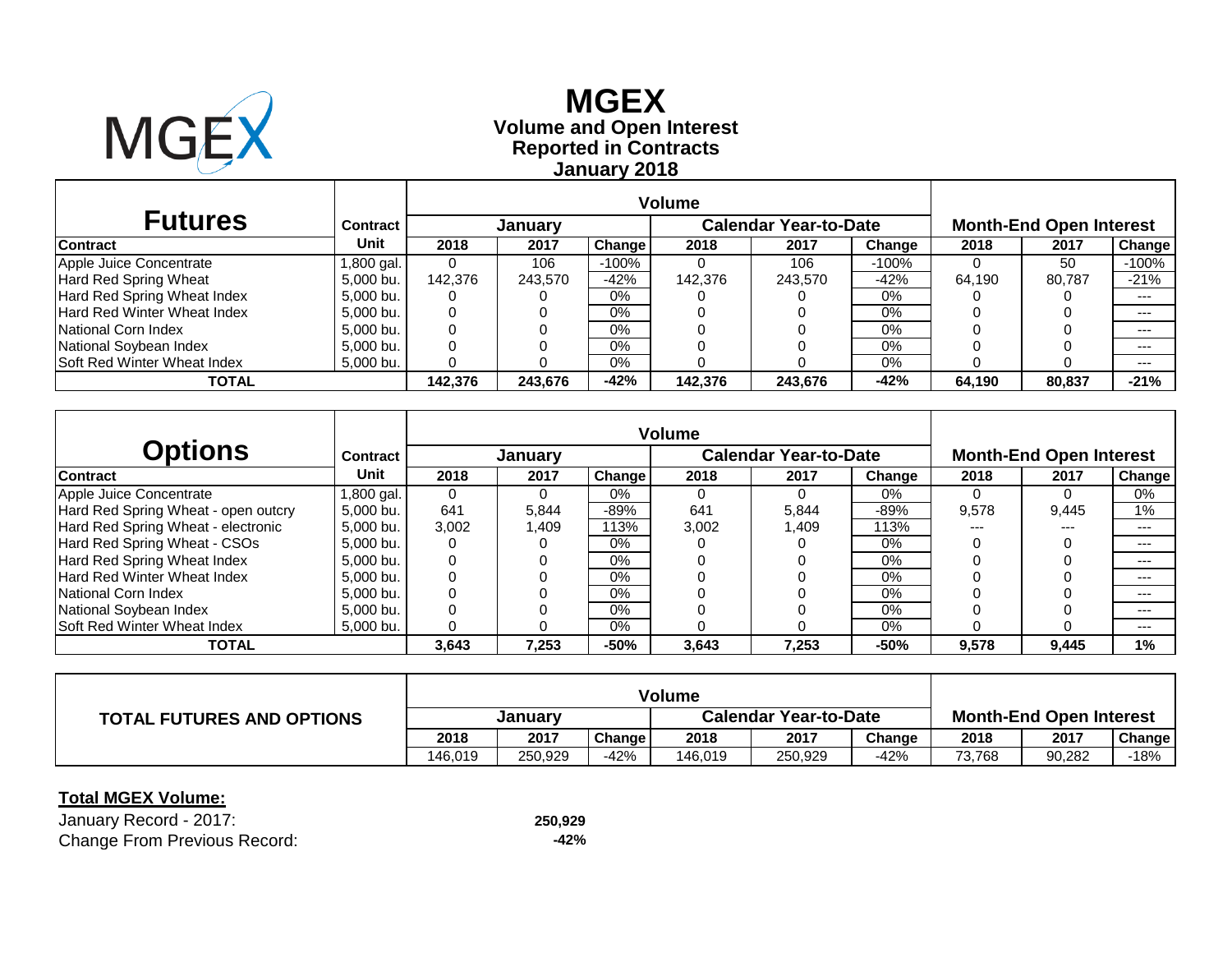

# **Reported in Contracts Volume and Open Interest MGEX February 2018**

| <b>Futures</b>                     | <b>Contract</b> |          | <b>February</b> |         |         | <b>Calendar Year-to-Date</b> |         | <b>Month-End Open Interest</b> |        |               |  |
|------------------------------------|-----------------|----------|-----------------|---------|---------|------------------------------|---------|--------------------------------|--------|---------------|--|
| <b>Contract</b>                    | Unit            | 2018     | 2017            | Change  | 2018    | 2017                         | Change  | 2018                           | 2017   | <b>Change</b> |  |
| Apple Juice Concentrate            | l,800 gal.      |          | 12              | $-100%$ |         | 118                          | $-100%$ |                                | 38     | $-100%$       |  |
| <b>Hard Red Spring Wheat</b>       | 5,000 bu.       | 201.354  | 230.289         | $-13%$  | 343.730 | 473.859                      | $-27%$  | 54.692                         | 71,891 | $-24%$        |  |
| Hard Red Spring Wheat Index        | 5,000 bu.       | O        |                 | $0\%$   |         |                              | 0%      |                                |        | $---$         |  |
| Hard Red Winter Wheat Index        | 5.000 bu.       | 0        |                 | 0%      |         |                              | 0%      |                                |        | $--$          |  |
| National Corn Index                | 5.000 bu.       | 0        |                 | $0\%$   |         |                              | $0\%$   |                                |        | $- - -$       |  |
| National Soybean Index             | 5.000 bu.       | 0        |                 | $0\%$   |         |                              | 0%      |                                |        | $---$         |  |
| <b>Soft Red Winter Wheat Index</b> | $5,000$ bu.     | $\Omega$ |                 | 0%      |         |                              | 0%      |                                |        | $---$         |  |
| TOTAL                              |                 | 201,354  | 230,301         | $-13%$  | 343,730 | 473,977                      | $-27%$  | 54.692                         | 71,929 | $-24%$        |  |

| <b>Options</b>                      | Contract     |       | February |               |       | <b>Calendar Year-to-Date</b> |          | <b>Month-End Open Interest</b> |       |               |  |
|-------------------------------------|--------------|-------|----------|---------------|-------|------------------------------|----------|--------------------------------|-------|---------------|--|
| <b>Contract</b>                     | Unit         | 2018  | 2017     | <b>Change</b> | 2018  | 2017                         | Change   | 2018                           | 2017  | <b>Change</b> |  |
| Apple Juice Concentrate             | l.800 gal. I |       | 10       | $-100\%$      |       | 10                           | $-100\%$ |                                | 10    | $-100%$       |  |
| Hard Red Spring Wheat - open outcry | 5.000 bu.    | 884   | 3,202    | $-72%$        | 1,525 | 9.046                        | $-83%$   | 4,658                          | 4,803 | $-3%$         |  |
| Hard Red Spring Wheat - electronic  | 5.000 bu.    | 2,988 | 1.180    | 153%          | 5,990 | 2,589                        | 131%     | ---                            | $---$ | $---$         |  |
| Hard Red Spring Wheat - CSOs        | 5.000 bu.    | 0     |          | $0\%$         |       |                              | $0\%$    |                                |       | $---$         |  |
| Hard Red Spring Wheat Index         | 5.000 bu.    |       |          | $0\%$         |       |                              | $0\%$    |                                |       | $---$         |  |
| <b>Hard Red Winter Wheat Index</b>  | 5.000 bu.    |       |          | $0\%$         |       |                              | $0\%$    |                                |       | $---$         |  |
| National Corn Index                 | 5.000 bu.    |       |          | $0\%$         |       |                              | $0\%$    |                                |       | $---$         |  |
| National Soybean Index              | 5.000 bu.    |       |          | $0\%$         |       |                              | 0%       |                                |       | $---$         |  |
| <b>Soft Red Winter Wheat Index</b>  | 5.000 bu.    |       |          | $0\%$         |       |                              | 0%       |                                |       | ---           |  |
| <b>TOTAL</b>                        |              | 3,872 | 4,392    | $-12%$        | 7,515 | 11,645                       | $-35%$   | 4,658                          | 4,813 | $-3%$         |  |

| <b>TOTAL FUTURES AND OPTIONS</b> | February |         |        | <b>Calendar Year-to-Date</b> |         |        | <b>Month-End Open Interest</b> |        |               |  |
|----------------------------------|----------|---------|--------|------------------------------|---------|--------|--------------------------------|--------|---------------|--|
|                                  | 2018     | 2017    | Change | 2018                         | 2017    | Change | 2018                           | 2017   | <b>Change</b> |  |
|                                  | 205.226  | 234,693 | -13%   | 351.245                      | 485.622 | -28%   | 59,350                         | 76.742 | $-23%$        |  |

### **Total MGEX Volume:**

February Record - 2016: **247,562 Change From Previous Record:**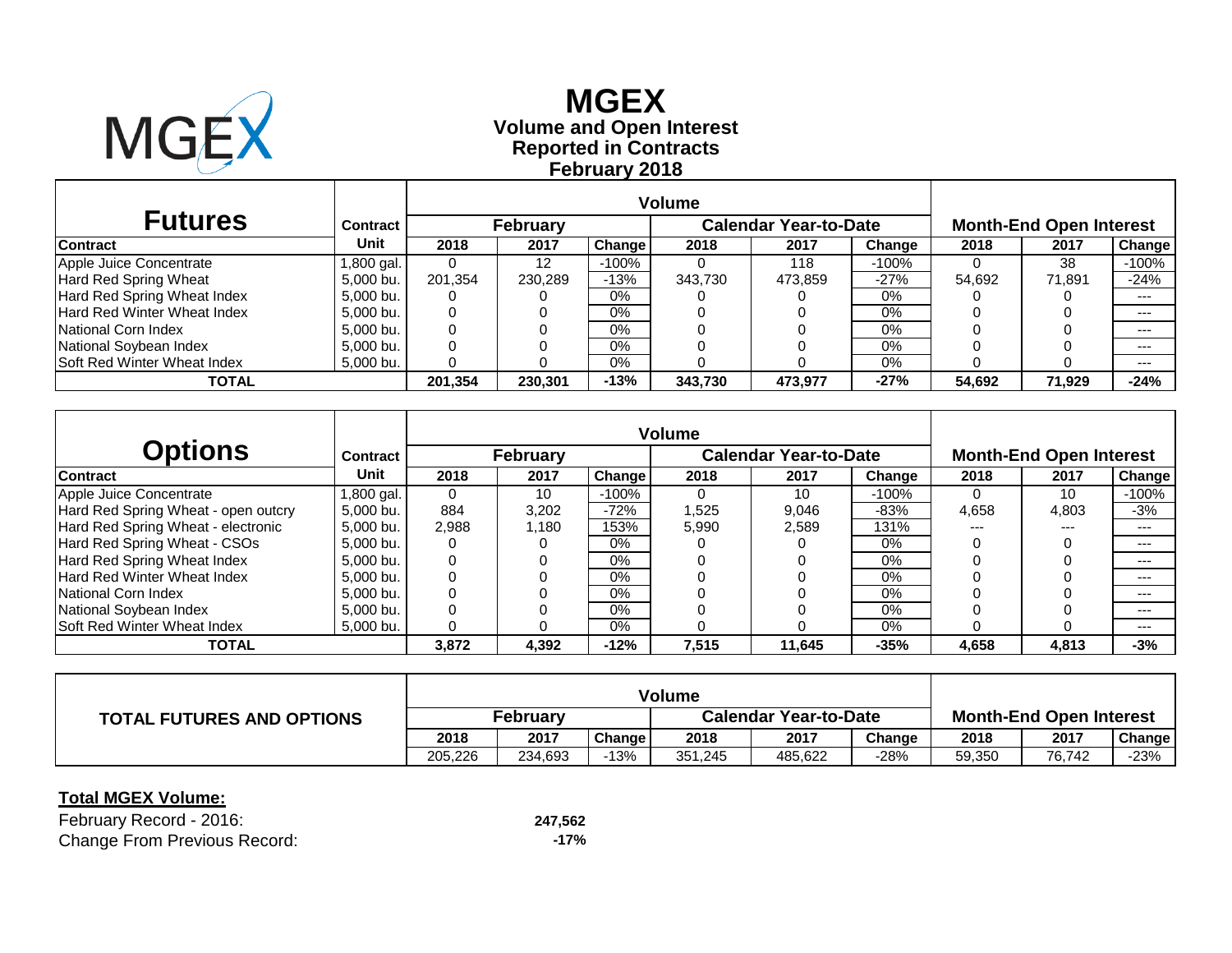

# **Reported in Contracts Volume and Open Interest MGEX March 2018**

| <b>Futures</b>                     | <b>Contract</b> |          | <b>March</b> |               |         | <b>Calendar Year-to-Date</b> |          | <b>Month-End Open Interest</b> |        |         |  |
|------------------------------------|-----------------|----------|--------------|---------------|---------|------------------------------|----------|--------------------------------|--------|---------|--|
| <b>Contract</b>                    | Unit            | 2018     | 2017         | <b>Change</b> | 2018    | 2017                         | Change   | 2018                           | 2017   | Change  |  |
| Apple Juice Concentrate            | 1,800 gal.      |          | 48           | $-100%$       |         | 166                          | $-100\%$ |                                | 40     | $-100%$ |  |
| <b>Hard Red Spring Wheat</b>       | 5,000 bu.       | 148.932  | 197.276      | $-25%$        | 492.662 | 671,135                      | $-27%$   | 61.788                         | 68.104 | -9%     |  |
| Hard Red Spring Wheat Index        | 5,000 bu.       | O        |              | 0%            |         |                              | 0%       |                                |        | $---$   |  |
| <b>Hard Red Winter Wheat Index</b> | 5,000 bu.       | $\left($ |              | 0%            |         |                              | 0%       |                                |        | $--$    |  |
| <b>National Corn Index</b>         | 5,000 bu.       | 0        |              | $0\%$         |         |                              | $0\%$    |                                |        | $- - -$ |  |
| National Soybean Index             | 5,000 bu.       | 0        |              | 0%            |         |                              | $0\%$    |                                |        | $--$    |  |
| <b>Soft Red Winter Wheat Index</b> | 5,000 bu.       |          |              | 0%            |         |                              | 0%       |                                |        | $--$    |  |
| TOTAL                              |                 | 148.932  | 197,324      | $-25%$        | 492.662 | 671,301                      | $-27%$   | 61.788                         | 68,144 | -9%     |  |

| <b>Options</b>                      | Contract            |       | <b>March</b> |          |        | <b>Calendar Year-to-Date</b> |          | <b>Month-End Open Interest</b> |       |               |  |
|-------------------------------------|---------------------|-------|--------------|----------|--------|------------------------------|----------|--------------------------------|-------|---------------|--|
| <b>Contract</b>                     | Unit                | 2018  | 2017         | Change I | 2018   | 2017                         | Change   | 2018                           | 2017  | <b>Change</b> |  |
| Apple Juice Concentrate             | 1,800 gal. <b> </b> |       | 10           | $-100\%$ |        | 20                           | $-100\%$ | 0                              |       | $0\%$         |  |
| Hard Red Spring Wheat - open outcry | 5.000 bu.           | 2.046 | 3.755        | -46%     | 3,571  | 12.801                       | $-72%$   | 7,959                          | 7,953 | $0\%$         |  |
| Hard Red Spring Wheat - electronic  | 5.000 bu.           | 2.126 | 1,411        | 51%      | 8,116  | 4,000                        | 103%     | ---                            | $---$ | $---$         |  |
| Hard Red Spring Wheat - CSOs        | 5.000 bu.           | 0     |              | $0\%$    |        |                              | $0\%$    |                                |       | $---$         |  |
| Hard Red Spring Wheat Index         | 5.000 bu.           |       |              | $0\%$    |        |                              | $0\%$    |                                |       | $---$         |  |
| <b>Hard Red Winter Wheat Index</b>  | 5.000 bu.           |       |              | $0\%$    |        |                              | $0\%$    |                                |       | $---$         |  |
| National Corn Index                 | 5.000 bu.           |       |              | $0\%$    |        |                              | $0\%$    |                                |       | $---$         |  |
| National Soybean Index              | 5.000 bu.           |       |              | $0\%$    |        |                              | 0%       |                                |       | $---$         |  |
| <b>Soft Red Winter Wheat Index</b>  | 5.000 bu.           |       |              | $0\%$    |        |                              | 0%       |                                |       | ---           |  |
| <b>TOTAL</b>                        |                     | 4,172 | 5,176        | $-19%$   | 11.687 | 16.821                       | $-31%$   | 7,959                          | 7,953 | 0%            |  |

| <b>TOTAL FUTURES AND OPTIONS</b> | <b>March</b> |         |        | <b>Calendar Year-to-Date</b> |         |        | <b>Month-End Open Interest</b> |        |        |  |
|----------------------------------|--------------|---------|--------|------------------------------|---------|--------|--------------------------------|--------|--------|--|
|                                  | 2018         | 2017    | Change | 2018                         | 2017    | Change | 2018                           | 2017   | Change |  |
|                                  | 153,104      | 202.500 | -24%   | 504,349                      | 688.122 | -27%   | 69,747                         | 76,097 | -8%    |  |

### **Total MGEX Volume:**

March Record - 2017: **202,500** Change From Previous Record: **-24%**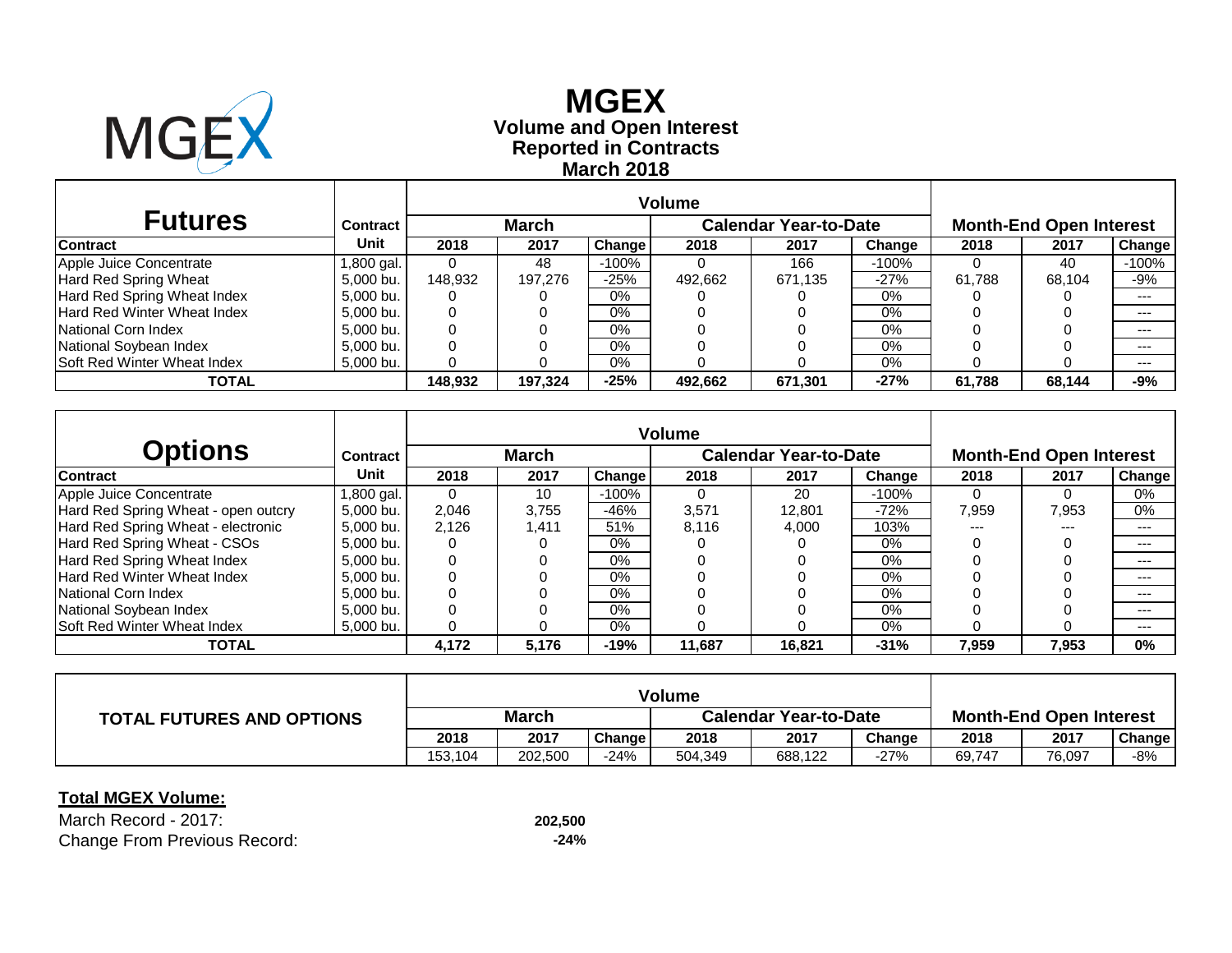

# **Reported in Contracts Volume and Open Interest MGEX April 2018**

| <b>Futures</b>                     | <b>Contract</b> |         | April   |         |         | <b>Calendar Year-to-Date</b> |        | <b>Month-End Open Interest</b> |        |         |
|------------------------------------|-----------------|---------|---------|---------|---------|------------------------------|--------|--------------------------------|--------|---------|
| <b>Contract</b>                    | Unit            | 2018    | 2017    | Change  | 2018    | 2017                         | Change | 2018                           | 2017   | Change  |
| Apple Juice Concentrate*           | .800 gal.       |         | 20      | $-100%$ |         | 186                          | -100%  |                                | 26     | $-100%$ |
| Hard Red Spring Wheat              | 5.000 bu.       | 264.668 | 206.844 | 28%     | 757.330 | 877.979                      | $-14%$ | 54.457                         | 59.957 | -9%     |
| Hard Red Spring Wheat Index        | 5.000 bu.       |         |         | $0\%$   |         |                              | 0%     |                                |        | ---     |
| Hard Red Winter Wheat Index        | 5.000 bu.       |         |         | $0\%$   |         |                              | 0%     |                                |        | ---     |
| National Corn Index                | 5.000 bu.       |         |         | $0\%$   |         |                              | 0%     |                                |        | ---     |
| National Soybean Index             | 5,000 bu.       |         |         | $0\%$   |         |                              | 0%     |                                |        | ---     |
| <b>Soft Red Winter Wheat Index</b> | 5,000 bu.       |         |         | $0\%$   |         |                              | 0%     |                                |        | $---$   |
| <b>TOTAL</b>                       |                 | 264.668 | 206.864 | 28%     | 757.330 | 878,165                      | $-14%$ | 54.457                         | 59.983 | -9%     |

|                                     |                 | <b>Volume</b> |       |        |        |                              |        |                                |       |        |  |
|-------------------------------------|-----------------|---------------|-------|--------|--------|------------------------------|--------|--------------------------------|-------|--------|--|
| <b>Options</b>                      | <b>Contract</b> |               | April |        |        | <b>Calendar Year-to-Date</b> |        | <b>Month-End Open Interest</b> |       |        |  |
| <b>Contract</b>                     | Unit            | 2018          | 2017  | Change | 2018   | 2017                         | Change | 2018                           | 2017  | Change |  |
| Apple Juice Concentrate*            | 1,800 gal.      |               |       | 0%     |        | 20                           | -100%  | 0                              | 0     | 0%     |  |
| Hard Red Spring Wheat - open outcry | 5.000 bu.       | 3,438         | 2,676 | 28%    | 7,009  | 15.477                       | $-55%$ | 7,055                          | 5,544 | 27%    |  |
| Hard Red Spring Wheat - electronic  | 5.000 bu.       | 3.962         | 1,644 | 141%   | 12.078 | 5.644                        | 114%   | ---                            |       | $---$  |  |
| Hard Red Spring Wheat - CSOs        | 5.000 bu.       |               |       | $0\%$  |        |                              | $0\%$  |                                |       | $---$  |  |
| Hard Red Spring Wheat Index         | 5.000 bu.       |               |       | $0\%$  |        |                              | $0\%$  |                                |       | $---$  |  |
| <b>Hard Red Winter Wheat Index</b>  | 5.000 bu.       |               |       | $0\%$  |        |                              | $0\%$  |                                |       | $---$  |  |
| National Corn Index                 | 5.000 bu.       |               |       | $0\%$  |        |                              | $0\%$  |                                |       | $---$  |  |
| National Soybean Index              | 5.000 bu.       |               |       | $0\%$  |        |                              | $0\%$  |                                |       | $---$  |  |
| <b>Soft Red Winter Wheat Index</b>  | 5,000 bu.       |               |       | $0\%$  |        |                              | $0\%$  |                                |       | $---$  |  |
| <b>TOTAL</b>                        |                 | 7,400         | 4,320 | 71%    | 19,087 | 21,141                       | $-10%$ | 7.055                          | 5,544 | 27%    |  |

| <b>TOTAL FUTURES AND OPTIONS</b> | April   |         |        | <b>Calendar Year-to-Date</b> |         |        | <b>Month-End Open Interest</b> |        |        |  |
|----------------------------------|---------|---------|--------|------------------------------|---------|--------|--------------------------------|--------|--------|--|
|                                  | 2018    | 2017    | Change | 2018                         | 2017    | Change | 2018                           | 2017   | Change |  |
|                                  | 272.068 | 211.184 | 29%    | 776.417                      | 899,306 | -14%   | 61.512                         | 65,527 | $-6%$  |  |

### **Total MGEX Volume:**

April Record - 2018: **272,068** Change From Previous Record: **24%** April 2015 - 219,728 \*Dormant - April 25, 2018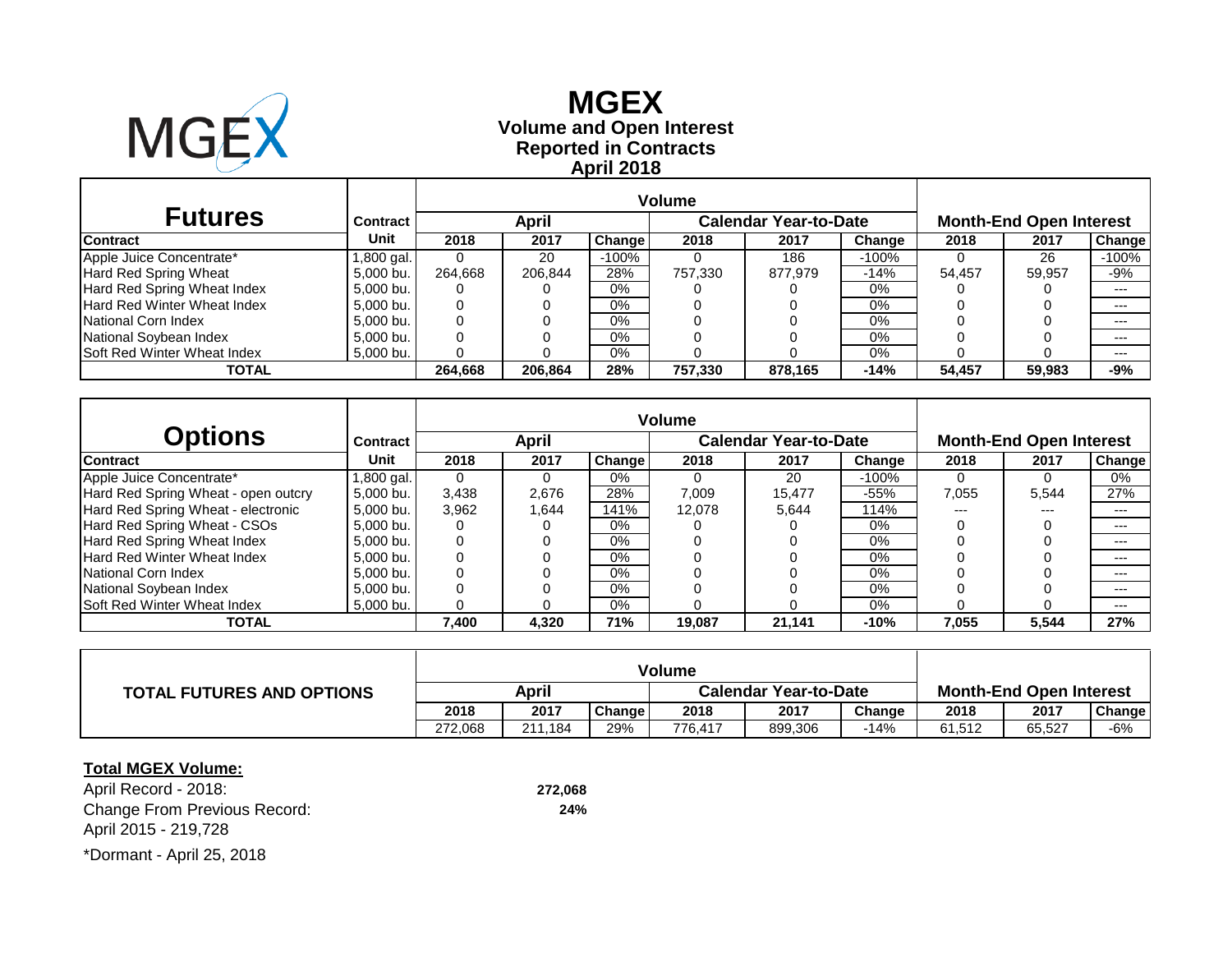

# **Reported in Contracts Volume and Open Interest MGEX May 2018**

| <b>Futures</b>                     | <b>Contract</b> |         | May     |         |         | <b>Calendar Year-to-Date</b> |        | <b>Month-End Open Interest</b> |        |         |  |
|------------------------------------|-----------------|---------|---------|---------|---------|------------------------------|--------|--------------------------------|--------|---------|--|
| <b>Contract</b>                    | Unit            | 2018    | 2017    | Change  | 2018    | 2017                         | Change | 2018                           | 2017   | Change  |  |
| Apple Juice Concentrate*           | .800 gal.       |         |         | $-100%$ |         | 192                          | -100%  |                                | 20     | $-100%$ |  |
| Hard Red Spring Wheat              | 5.000 bu.       | 173.234 | 149.180 | 16%     | 930.564 | 1,027,159                    | -9%    | 56.773                         | 61.012 | -7%     |  |
| Hard Red Spring Wheat Index        | 5.000 bu.       |         |         | $0\%$   |         |                              | 0%     |                                |        | ---     |  |
| Hard Red Winter Wheat Index        | 5.000 bu.       |         |         | $0\%$   |         |                              | 0%     |                                |        | ---     |  |
| National Corn Index                | 5.000 bu.       |         |         | $0\%$   |         |                              | 0%     |                                |        | ---     |  |
| National Soybean Index             | 5,000 bu.       |         |         | $0\%$   |         |                              | 0%     |                                |        | ---     |  |
| <b>Soft Red Winter Wheat Index</b> | 5,000 bu.       |         |         | $0\%$   |         |                              | 0%     |                                |        | $---$   |  |
| <b>TOTAL</b>                       |                 | 173.234 | 149.186 | 16%     | 930.564 | 1,027,351                    | -9%    | 56.773                         | 61,032 | -7%     |  |

|                                     |                 | <b>Volume</b> |       |        |        |                              |        |        |                                |               |
|-------------------------------------|-----------------|---------------|-------|--------|--------|------------------------------|--------|--------|--------------------------------|---------------|
| Options                             | <b>Contract</b> |               | May   |        |        | <b>Calendar Year-to-Date</b> |        |        | <b>Month-End Open Interest</b> |               |
| <b>Contract</b>                     | Unit            | 2018          | 2017  | Change | 2018   | 2017                         | Change | 2018   | 2017                           | <b>Change</b> |
| Apple Juice Concentrate*            | l,800 gal.      | 0             | 0     | $0\%$  |        | 20                           | -100%  |        | 0                              | 0%            |
| Hard Red Spring Wheat - open outcry | 5.000 bu.       | 3,948         | 2,058 | 92%    | 10.957 | 17.535                       | $-38%$ | 10,836 | 7,591                          | 43%           |
| Hard Red Spring Wheat - electronic  | 5.000 bu.       | 3,654         | 2,334 | 57%    | 15.732 | 7.978                        | 97%    | ---    | $---$                          | $---$         |
| Hard Red Spring Wheat - CSOs        | 5.000 bu.       |               |       | $0\%$  |        |                              | $0\%$  |        |                                | $---$         |
| Hard Red Spring Wheat Index         | 5.000 bu.       |               |       | 0%     |        |                              | 0%     |        |                                | $---$         |
| <b>Hard Red Winter Wheat Index</b>  | 5.000 bu.       |               |       | $0\%$  |        |                              | 0%     |        |                                | ---           |
| National Corn Index                 | 5.000 bu.       |               |       | $0\%$  |        |                              | 0%     |        |                                | $---$         |
| National Soybean Index              | 5.000 bu.       |               |       | 0%     |        |                              | $0\%$  |        |                                | ---           |
| <b>Soft Red Winter Wheat Index</b>  | 5.000 bu.       |               |       | $0\%$  |        |                              | 0%     |        |                                | $---$         |
| <b>TOTAL</b>                        |                 | 7,602         | 4,392 | 73%    | 26,689 | 25,533                       | 5%     | 10.836 | 7,591                          | 43%           |

| <b>TOTAL FUTURES AND OPTIONS</b> | May     |         |        | <b>Calendar Year-to-Date</b> |           |        | <b>Month-End Open Interest</b> |        |        |  |
|----------------------------------|---------|---------|--------|------------------------------|-----------|--------|--------------------------------|--------|--------|--|
|                                  | 2018    | 2017    | Change | 2018                         | 2017      | Change | 2018                           | 2017   | Change |  |
|                                  | 180.836 | 153.578 | 18%    | 957,253                      | 0.052.884 | -9%    | 67.609                         | 68,623 | $-1\%$ |  |

### **Total MGEX Volume:**

May Record - 2018: **180,836** Change From Previous Record: **11%** May 2014 - 162,863 \*Dormant - April 25, 2018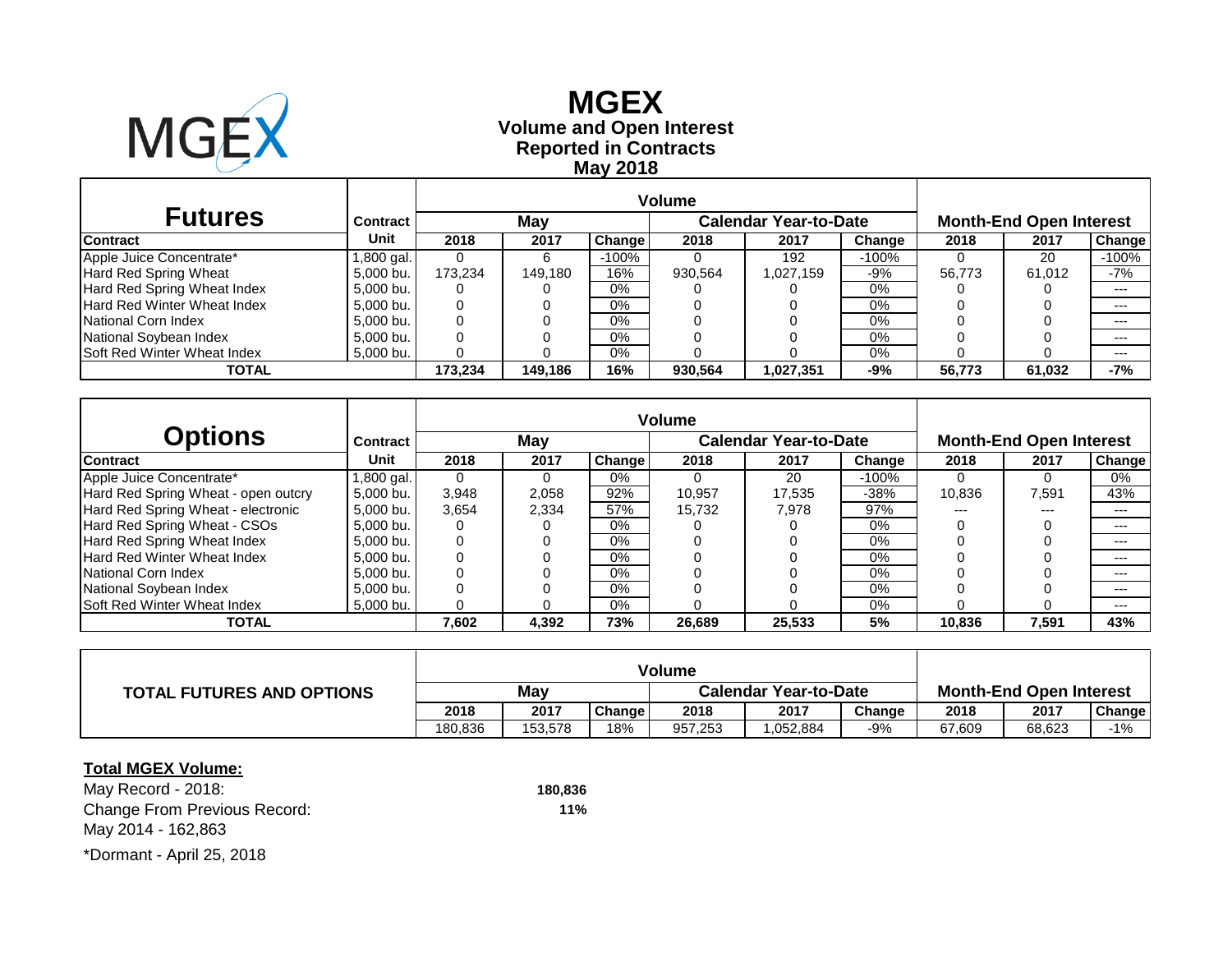

### **Reported in Contracts Volume and Open Interest MGEX June 2018**

| <b>Futures</b>                     | <b>Contract</b> | <b>Calendar Year-to-Date</b><br>June |         |         |           |          |        | <b>Month-End Open Interest</b> |        |        |  |
|------------------------------------|-----------------|--------------------------------------|---------|---------|-----------|----------|--------|--------------------------------|--------|--------|--|
| <b>Contract</b>                    | Unit            | 2018                                 | 2017    | Change  | 2018      | 2017     | Change | 2018                           | 2017   | Change |  |
| Apple Juice Concentrate*           | .800 gal.       |                                      | 20      | $-100%$ |           | 212      | -100%  |                                |        | 0%     |  |
| Hard Red Spring Wheat              | 5.000 bu.       | 258.847                              | 463.739 | $-44%$  | 1,189,411 | .490,898 | $-20%$ | 52.996                         | 81.245 | $-35%$ |  |
| Hard Red Spring Wheat Index        | 5.000 bu.       |                                      |         | $0\%$   |           |          | 0%     |                                |        | ---    |  |
| Hard Red Winter Wheat Index        | 5.000 bu.       |                                      |         | $0\%$   |           |          | 0%     |                                |        | ---    |  |
| National Corn Index                | 5.000 bu.       |                                      |         | $0\%$   |           |          | 0%     |                                |        | ---    |  |
| National Soybean Index             | 5,000 bu.       |                                      |         | $0\%$   |           |          | 0%     |                                |        | ---    |  |
| <b>Soft Red Winter Wheat Index</b> | 5,000 bu.       |                                      |         | $0\%$   |           |          | 0%     |                                |        | ---    |  |
| <b>TOTAL</b>                       |                 | 258.847                              | 463.759 | $-44%$  | 1,189,411 | .491.110 | $-20%$ | 52.996                         | 81.245 | $-35%$ |  |

|                                     |                 | <b>Volume</b> |        |         |        |                              |        |                                |        |               |  |
|-------------------------------------|-----------------|---------------|--------|---------|--------|------------------------------|--------|--------------------------------|--------|---------------|--|
| Options                             | <b>Contract</b> |               | June   |         |        | <b>Calendar Year-to-Date</b> |        | <b>Month-End Open Interest</b> |        |               |  |
| <b>Contract</b>                     | Unit            | 2018          | 2017   | Changel | 2018   | 2017                         | Change | 2018                           | 2017   | <b>Change</b> |  |
| Apple Juice Concentrate*            | l,800 gal.      | 0             | 0      | $0\%$   |        | 20                           | -100%  | $\Omega$                       | 0      | 0%            |  |
| Hard Red Spring Wheat - open outcry | 5.000 bu.       | 1.522         | 13,485 | $-89%$  | 12.479 | 31.020                       | $-60%$ | 8,695                          | 17.428 | -50%          |  |
| Hard Red Spring Wheat - electronic  | 5,000 bu.       | 3,871         | 12.661 | $-69%$  | 19.603 | 20.639                       | -5%    | ---                            | $---$  | $---$         |  |
| Hard Red Spring Wheat - CSOs        | 5.000 bu.       |               |        | $0\%$   |        |                              | $0\%$  |                                |        | $---$         |  |
| Hard Red Spring Wheat Index         | 5.000 bu.       |               |        | $0\%$   |        |                              | 0%     |                                |        | $---$         |  |
| <b>Hard Red Winter Wheat Index</b>  | 5.000 bu.       |               |        | $0\%$   |        |                              | 0%     |                                |        | ---           |  |
| National Corn Index                 | 5.000 bu.       |               |        | $0\%$   |        |                              | 0%     |                                |        | $---$         |  |
| National Soybean Index              | 5.000 bu.       |               |        | 0%      |        |                              | $0\%$  |                                |        | ---           |  |
| <b>Soft Red Winter Wheat Index</b>  | 5.000 bu.       |               |        | $0\%$   |        |                              | 0%     |                                |        | $---$         |  |
| <b>TOTAL</b>                        |                 | 5,393         | 26,146 | $-79%$  | 32,082 | 51,679                       | $-38%$ | 8,695                          | 17,428 | -50%          |  |

| <b>TOTAL FUTURES AND OPTIONS</b> | June    |         |        | <b>Calendar Year-to-Date</b> |          |        | <b>Month-End Open Interest</b> |        |        |  |
|----------------------------------|---------|---------|--------|------------------------------|----------|--------|--------------------------------|--------|--------|--|
|                                  | 2018    | 2017    | Change | 2018                         | 2017     | Change | 2018                           | 2017   | Change |  |
|                                  | 264.240 | 489.905 | $-46%$ | .221,493                     | .542,789 | -21%   | 61,691                         | 98,673 | -37%   |  |

### **Total MGEX Volume:**

June Record - 2017: **489,905** Change From Previous Record: **-46%**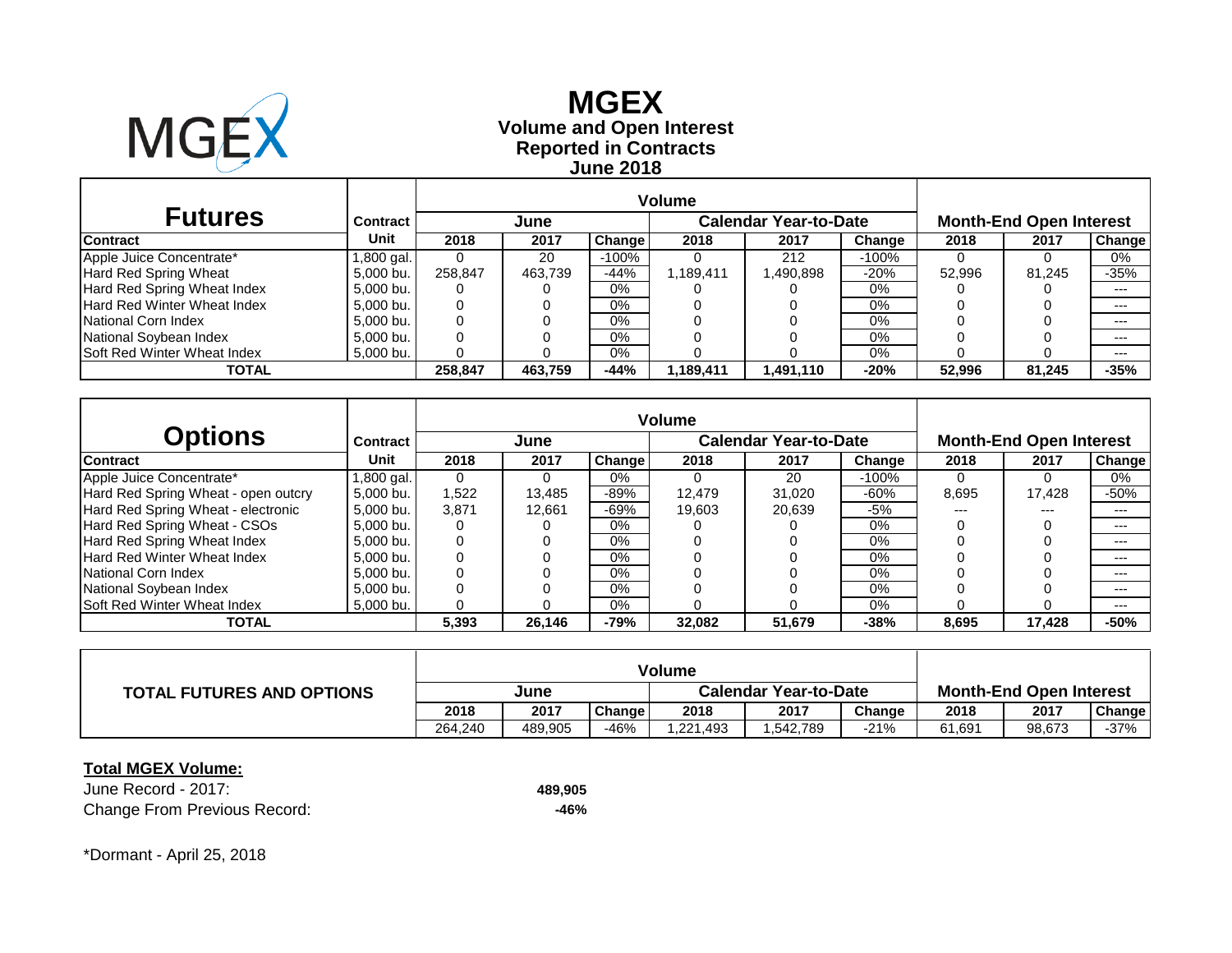

# **Reported in Contracts Volume and Open Interest MGEX July 2018**

| <b>Futures</b>                     | Contract  |         | July<br><b>Calendar Year-to-Date</b> |        |          |           |        | <b>Month-End Open Interest</b> |        |        |
|------------------------------------|-----------|---------|--------------------------------------|--------|----------|-----------|--------|--------------------------------|--------|--------|
| <b>Contract</b>                    | Unit      | 2018    | 2017                                 | Change | 2018     | 2017      | Change | 2018                           | 2017   | Change |
| Apple Juice Concentrate*           | .800 gal. |         |                                      | 0%     |          | 212       | -100%  |                                |        | 0%     |
| Hard Red Spring Wheat              | 5.000 bu. | 172.645 | 277.398                              | $-38%$ | 362,056, | 768,296.  | $-23%$ | 62.192                         | 90.821 | $-32%$ |
| Hard Red Spring Wheat Index        | 5.000 bu. |         |                                      | 0%     |          |           | 0%     |                                |        | ---    |
| Hard Red Winter Wheat Index        | 5.000 bu. |         |                                      | $0\%$  |          |           | 0%     |                                |        | ---    |
| National Corn Index                | 5.000 bu. |         |                                      | $0\%$  |          |           | $0\%$  |                                |        | ---    |
| National Soybean Index             | 5.000 bu. |         |                                      | $0\%$  |          |           | 0%     |                                |        | ---    |
| <b>Soft Red Winter Wheat Index</b> | 5,000 bu. |         |                                      | $0\%$  |          |           | 0%     |                                |        | $---$  |
| TOTAL                              |           | 172.645 | 277.398                              | $-38%$ | .362.056 | 1,768,508 | $-23%$ | 62.192                         | 90.821 | $-32%$ |

|                                     |                 | <b>Volume</b> |        |        |        |                              |        |                                |        |               |  |
|-------------------------------------|-----------------|---------------|--------|--------|--------|------------------------------|--------|--------------------------------|--------|---------------|--|
| Options                             | <b>Contract</b> |               | July   |        |        | <b>Calendar Year-to-Date</b> |        | <b>Month-End Open Interest</b> |        |               |  |
| <b>Contract</b>                     | Unit            | 2018          | 2017   | Change | 2018   | 2017                         | Change | 2018                           | 2017   | <b>Change</b> |  |
| Apple Juice Concentrate*            | l,800 gal.      | 0             | 0      | $0\%$  |        | 20                           | -100%  |                                | 0      | 0%            |  |
| Hard Red Spring Wheat - open outcry | 5.000 bu.       | 4,437         | 12,058 | $-63%$ | 16.916 | 43.078                       | $-61%$ | 12.061                         | 22,908 | $-47%$        |  |
| Hard Red Spring Wheat - electronic  | 5.000 bu.       | 3,088         | 12.151 | $-75%$ | 22.691 | 32.790                       | $-31%$ | ---                            | $---$  | $---$         |  |
| Hard Red Spring Wheat - CSOs        | 5.000 bu.       |               |        | $0\%$  |        |                              | $0\%$  |                                |        | $---$         |  |
| Hard Red Spring Wheat Index         | 5.000 bu.       |               |        | 0%     |        |                              | 0%     |                                |        | $---$         |  |
| <b>Hard Red Winter Wheat Index</b>  | 5.000 bu.       |               |        | $0\%$  |        |                              | 0%     |                                |        | ---           |  |
| National Corn Index                 | 5.000 bu.       |               |        | $0\%$  |        |                              | 0%     |                                |        | $---$         |  |
| National Soybean Index              | 5.000 bu.       |               |        | 0%     |        |                              | $0\%$  |                                |        | ---           |  |
| <b>Soft Red Winter Wheat Index</b>  | 5.000 bu.       |               |        | $0\%$  |        |                              | 0%     |                                |        | $---$         |  |
| <b>TOTAL</b>                        |                 | 7,525         | 24,209 | $-69%$ | 39,607 | 75,888                       | $-48%$ | 12,061                         | 22,908 | $-47%$        |  |

| <b>TOTAL FUTURES AND OPTIONS</b> | July    |         |        | <b>Calendar Year-to-Date</b> |          |        | <b>Month-End Open Interest</b> |         |        |  |
|----------------------------------|---------|---------|--------|------------------------------|----------|--------|--------------------------------|---------|--------|--|
|                                  | 2018    | 2017    | Change | 2018                         | 2017     | Change | 2018                           | 2017    | Change |  |
|                                  | 180.170 | 301.607 | $-40%$ | ,401,663                     | .844,396 | $-24%$ | 74.253                         | 113.729 | -35%   |  |

### **Total MGEX Volume:**

July Record - 2017: **301,607** Change From Previous Record: **-40%**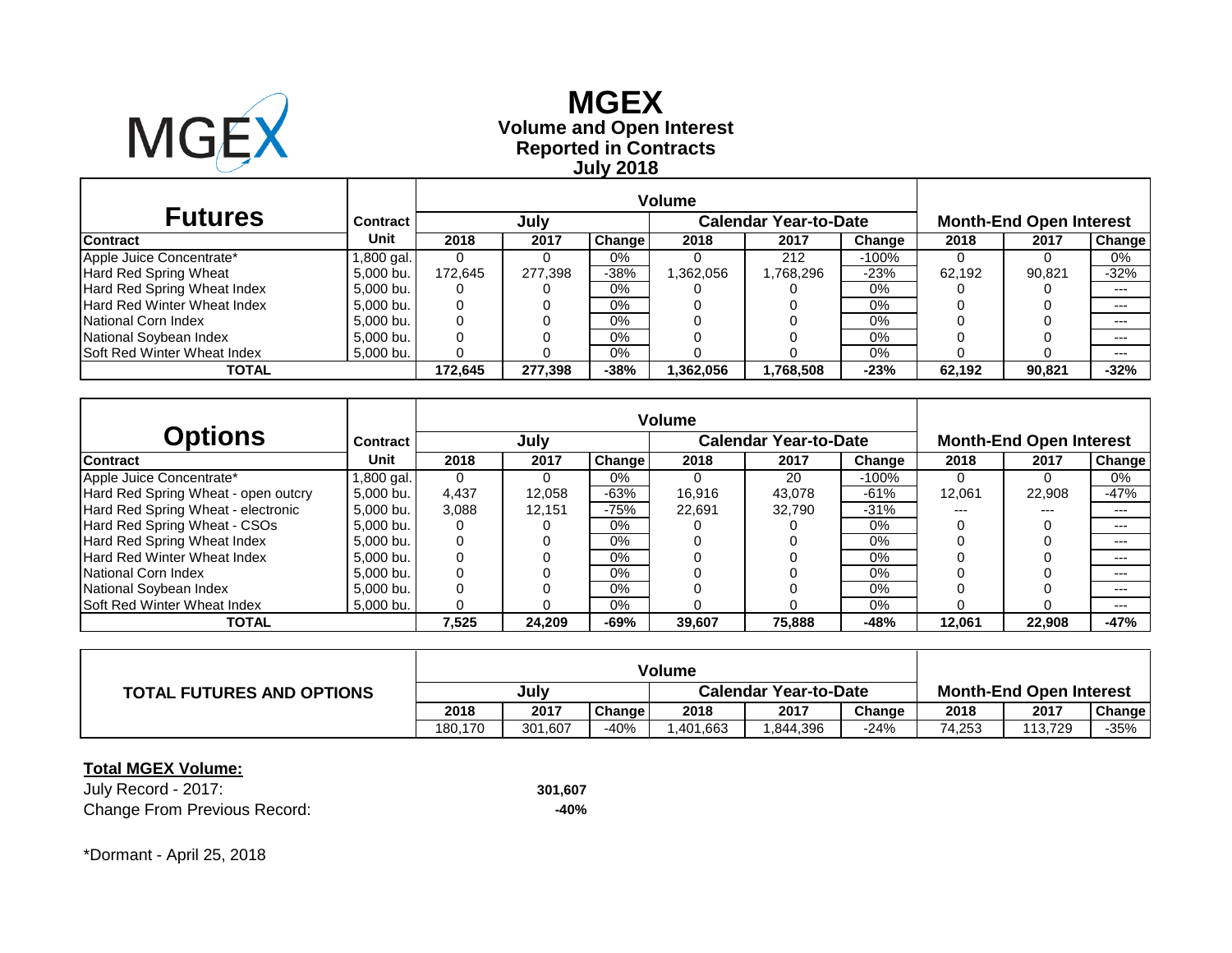

# **Reported in Contracts Volume and Open Interest MGEX August 2018**

| <b>Futures</b>                     | <b>Contract</b> |         | August  |        |          | <b>Calendar Year-to-Date</b> | <b>Month-End Open Interest</b> |        |        |               |
|------------------------------------|-----------------|---------|---------|--------|----------|------------------------------|--------------------------------|--------|--------|---------------|
| <b>Contract</b>                    | Unit            | 2018    | 2017    | Change | 2018     | 2017                         | Change                         | 2018   | 2017   | <b>Change</b> |
| Apple Juice Concentrate*           | .800 gal.       |         |         | 0%     |          | 212                          | -100%                          |        |        | 0%            |
| Hard Red Spring Wheat              | 5.000 bu.       | 269.397 | 286.269 | $-6%$  | .631,453 | 2,054,565                    | $-21%$                         | 56.060 | 79.519 | $-30%$        |
| Hard Red Spring Wheat Index        | 5,000 bu.       | 0       |         | $0\%$  |          |                              | 0%                             |        |        | ---           |
| Hard Red Winter Wheat Index        | 5,000 bu.       |         |         | 0%     |          |                              | $0\%$                          |        |        | $---$         |
| National Corn Index                | 5.000 bu.       |         |         | $0\%$  |          |                              | $0\%$                          |        |        | ---           |
| National Soybean Index             | 5.000 bu.       |         |         | $0\%$  |          |                              | $0\%$                          |        |        | $---$         |
| <b>Soft Red Winter Wheat Index</b> | 5,000 bu.       |         |         | $0\%$  |          |                              | 0%                             |        |        | $- - -$       |
| TOTAL                              |                 | 269.397 | 286,269 | -6%    | .631,453 | 2,054,777                    | $-21%$                         | 56.060 | 79.519 | $-30%$        |

|                                     |                 | <b>Volume</b> |        |        |        |                              |        |                                |        |               |  |
|-------------------------------------|-----------------|---------------|--------|--------|--------|------------------------------|--------|--------------------------------|--------|---------------|--|
| Options                             | <b>Contract</b> |               | August |        |        | <b>Calendar Year-to-Date</b> |        | <b>Month-End Open Interest</b> |        |               |  |
| <b>Contract</b>                     | Unit            | 2018          | 2017   | Change | 2018   | 2017                         | Change | 2018                           | 2017   | <b>Change</b> |  |
| Apple Juice Concentrate*            | l,800 gal.      | 0             | 0      | $0\%$  |        | 20                           | -100%  | $\Omega$                       | 0      | 0%            |  |
| Hard Red Spring Wheat - open outcry | 5.000 bu.       | 1.658         | 8.247  | $-80%$ | 18.574 | 51.325                       | $-64%$ | 7.731                          | 16.891 | $-54%$        |  |
| Hard Red Spring Wheat - electronic  | 5,000 bu.       | 4.688         | 16.979 | $-72%$ | 27.379 | 49.769                       | $-45%$ | ---                            | $---$  | $---$         |  |
| Hard Red Spring Wheat - CSOs        | 5.000 bu.       |               |        | $0\%$  |        |                              | $0\%$  |                                |        | $---$         |  |
| Hard Red Spring Wheat Index         | 5.000 bu.       |               |        | $0\%$  |        |                              | 0%     |                                |        | $---$         |  |
| <b>Hard Red Winter Wheat Index</b>  | 5.000 bu.       |               |        | $0\%$  |        |                              | 0%     |                                |        | ---           |  |
| National Corn Index                 | 5.000 bu.       |               |        | $0\%$  |        |                              | 0%     |                                |        | $---$         |  |
| National Soybean Index              | 5.000 bu.       |               |        | 0%     |        |                              | $0\%$  |                                |        | ---           |  |
| <b>Soft Red Winter Wheat Index</b>  | 5.000 bu.       |               |        | $0\%$  |        |                              | 0%     |                                |        | $---$         |  |
| <b>TOTAL</b>                        |                 | 6,346         | 25,226 | $-75%$ | 45,953 | 101.114                      | $-55%$ | 7.731                          | 16,891 | $-54%$        |  |

| <b>TOTAL FUTURES AND OPTIONS</b> | Auaust  |         |               | <b>Calendar Year-to-Date</b> |           |        | <b>Month-End Open Interest</b> |        |        |  |
|----------------------------------|---------|---------|---------------|------------------------------|-----------|--------|--------------------------------|--------|--------|--|
|                                  | 2018    | 2017    | <b>Change</b> | 2018                         | 2017      | Change | 2018                           | 2017   | Change |  |
|                                  | 275.743 | 311,495 | 11%           | ,677,406                     | 2,155,891 | -22%   | 63,791                         | 96,410 | -34%   |  |

#### **Total MGEX Volume:**

August Record - 2017: **311,495** Change From Previous Record: **-11%**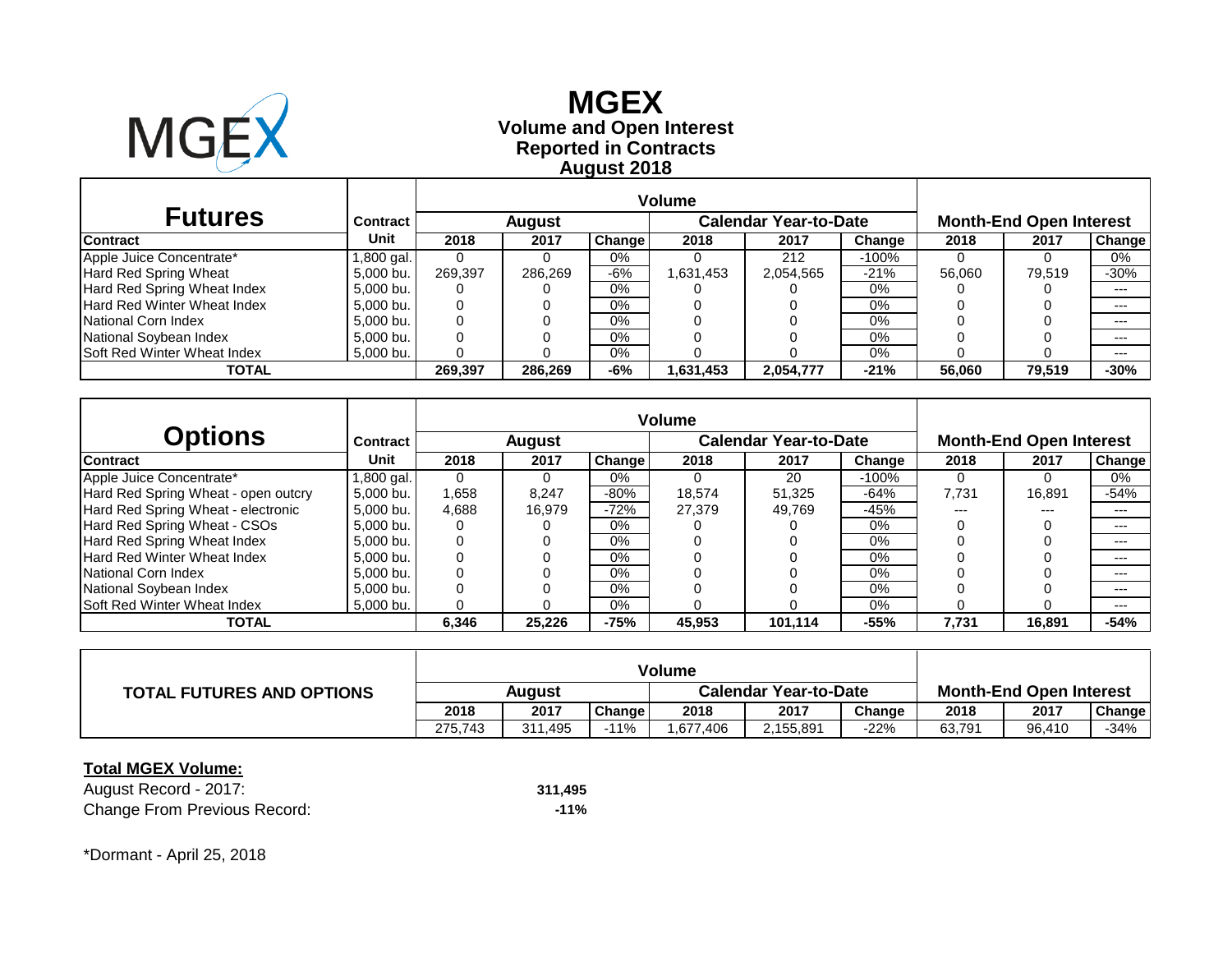

# **Reported in Contracts Volume and Open Interest MGEX September 2018**

| <b>Futures</b>                     | <b>Contract</b> |         | <b>September</b> |               |           | <b>Calendar Year-to-Date</b> |        | <b>Month-End Open Interest</b> |        |               |  |
|------------------------------------|-----------------|---------|------------------|---------------|-----------|------------------------------|--------|--------------------------------|--------|---------------|--|
| <b>Contract</b>                    | Unit            | 2018    | 2017             | <b>Change</b> | 2018      | 2017                         | Change | 2018                           | 2017   | <b>Change</b> |  |
| Apple Juice Concentrate*           | .800 gal.       |         |                  | 0%            |           | 212                          | -100%  |                                |        | 0%            |  |
| Hard Red Spring Wheat              | 5.000 bu.       | 107.721 | 156,805          | $-31%$        | 1739,174. | 2,211,370                    | $-21%$ | 61,586                         | 80.281 | $-23%$        |  |
| Hard Red Spring Wheat Index        | 5.000 bu.       | 0       |                  | $0\%$         |           |                              | 0%     |                                |        | ---           |  |
| Hard Red Winter Wheat Index        | 5.000 bu.       | 0       |                  | $0\%$         |           |                              | 0%     |                                |        | $- - -$       |  |
| National Corn Index                | 5.000 bu.       |         |                  | 0%            |           |                              | $0\%$  |                                |        |               |  |
| National Soybean Index             | 5.000 bu.       |         |                  | $0\%$         |           |                              | $0\%$  |                                |        | $- - -$       |  |
| <b>Soft Red Winter Wheat Index</b> | 5,000 bu.       |         |                  | $0\%$         |           |                              | 0%     |                                |        | $---$         |  |
| TOTAL                              |                 | 107.721 | 156.805          | $-31%$        | 1.739.174 | 2,211,582                    | $-21%$ | 61.586                         | 80.281 | $-23%$        |  |

|                                     |                 | <b>Volume</b> |                  |        |        |                              |        |                                |        |               |  |
|-------------------------------------|-----------------|---------------|------------------|--------|--------|------------------------------|--------|--------------------------------|--------|---------------|--|
| Options                             | <b>Contract</b> |               | <b>September</b> |        |        | <b>Calendar Year-to-Date</b> |        | <b>Month-End Open Interest</b> |        |               |  |
| <b>Contract</b>                     | Unit            | 2018          | 2017             | Change | 2018   | 2017                         | Change | 2018                           | 2017   | <b>Change</b> |  |
| Apple Juice Concentrate*            | l,800 gal.      | 0             | 0                | $0\%$  |        | 20                           | -100%  | $\Omega$                       | 0      | 0%            |  |
| Hard Red Spring Wheat - open outcry | 5.000 bu.       | 1.452         | 4,913            | $-70%$ | 20.026 | 56.238                       | $-64%$ | 9,363                          | 19.425 | $-52%$        |  |
| Hard Red Spring Wheat - electronic  | 5.000 bu.       | 1.514         | 4,310            | $-65%$ | 28.893 | 54.079                       | $-47%$ | ---                            | $---$  | $---$         |  |
| Hard Red Spring Wheat - CSOs        | 5.000 bu.       |               |                  | $0\%$  |        |                              | $0\%$  |                                |        | $---$         |  |
| Hard Red Spring Wheat Index         | 5.000 bu.       |               |                  | $0\%$  |        |                              | 0%     |                                |        | $---$         |  |
| <b>Hard Red Winter Wheat Index</b>  | 5.000 bu.       |               |                  | $0\%$  |        |                              | 0%     |                                |        | ---           |  |
| National Corn Index                 | 5.000 bu.       |               |                  | $0\%$  |        |                              | 0%     |                                |        | $---$         |  |
| National Soybean Index              | 5.000 bu.       |               |                  | 0%     |        |                              | $0\%$  |                                |        | ---           |  |
| <b>Soft Red Winter Wheat Index</b>  | 5.000 bu.       |               |                  | $0\%$  |        |                              | 0%     |                                |        | $---$         |  |
| <b>TOTAL</b>                        |                 | 2,966         | 9,223            | $-68%$ | 48,919 | 110.337                      | $-56%$ | 9,363                          | 19,425 | $-52%$        |  |

| <b>TOTAL FUTURES AND OPTIONS</b> | September |         |        | <b>Calendar Year-to-Date</b> |           |        | <b>Month-End Open Interest</b> |        |        |  |
|----------------------------------|-----------|---------|--------|------------------------------|-----------|--------|--------------------------------|--------|--------|--|
|                                  | 2018      | 2017    | Change | 2018                         | 2017      | Change | 2018                           | 2017   | Change |  |
|                                  | 110.687   | 166.028 | -33%   | .788,093                     | 2,321,919 | -23%   | 70.949                         | 99,706 | $-29%$ |  |

### **Total MGEX Volume:**

September Record - 2017: **166,028** Change From Previous Record: **-33%**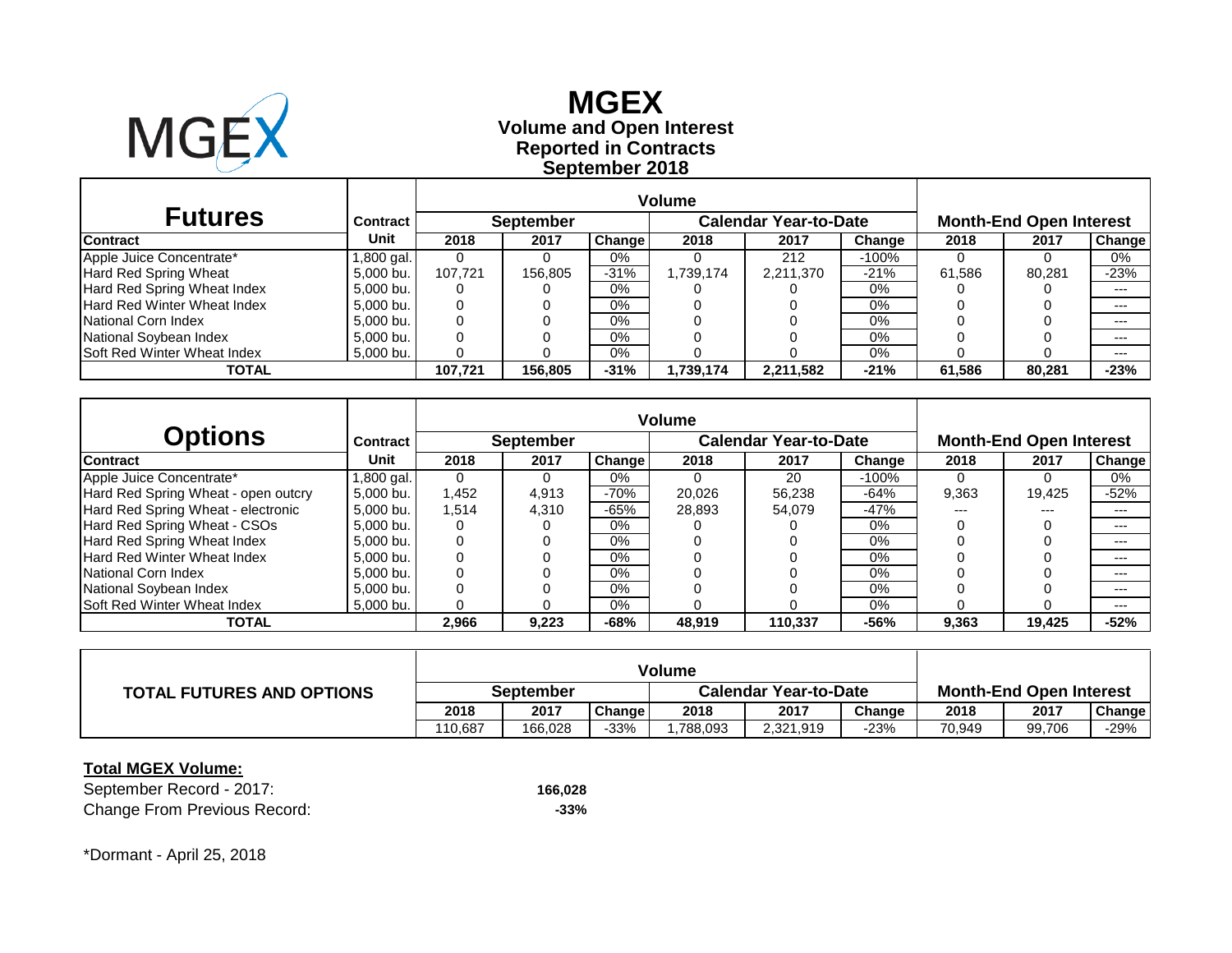

# **Reported in Contracts Volume and Open Interest MGEX October 2018**

| <b>Futures</b>                     | Contract  | October |         |        |          | <b>Calendar Year-to-Date</b> | <b>Month-End Open Interest</b> |        |        |               |
|------------------------------------|-----------|---------|---------|--------|----------|------------------------------|--------------------------------|--------|--------|---------------|
| <b>Contract</b>                    | Unit      | 2018    | 2017    | Change | 2018     | 2017                         | Change                         | 2018   | 2017   | <b>Change</b> |
| Apple Juice Concentrate*           | .800 gal. |         |         | 0%     |          | 212                          | -100%                          |        |        | 0%            |
| Hard Red Spring Wheat              | 5.000 bu. | 157.109 | 116.884 | 34%    | .896,283 | 2,328,254                    | $-19%$                         | 73.685 | 80.386 | -8%           |
| Hard Red Spring Wheat Index        | 5.000 bu. |         |         | 0%     |          |                              | 0%                             |        |        | ---           |
| Hard Red Winter Wheat Index        | 5.000 bu. |         |         | $0\%$  |          |                              | 0%                             |        |        | $---$         |
| National Corn Index                | 5.000 bu. |         |         | $0\%$  |          |                              | $0\%$                          |        |        | $---$         |
| National Soybean Index             | 5,000 bu. |         |         | $0\%$  |          |                              | 0%                             |        |        | $---$         |
| <b>Soft Red Winter Wheat Index</b> | 5,000 bu. |         |         | $0\%$  |          |                              | $0\%$                          |        |        | $---$         |
| TOTAL                              |           | 157.109 | 116.884 | 34%    | .896,283 | 2,328,466                    | $-19%$                         | 73.685 | 80.386 | -8%           |

|                                     |                 | <b>Volume</b> |         |               |        |                              |        |        |                                |               |
|-------------------------------------|-----------------|---------------|---------|---------------|--------|------------------------------|--------|--------|--------------------------------|---------------|
| Options                             | <b>Contract</b> |               | October |               |        | <b>Calendar Year-to-Date</b> |        |        | <b>Month-End Open Interest</b> |               |
| <b>Contract</b>                     | Unit            | 2018          | 2017    | <b>Change</b> | 2018   | 2017                         | Change | 2018   | 2017                           | <b>Change</b> |
| Apple Juice Concentrate*            | l,800 gal.      | 0             | 0       | 0%            |        | 20                           | -100%  |        | 0                              | 0%            |
| Hard Red Spring Wheat - open outcry | 5.000 bu.       | 822           | 1,557   | $-47%$        | 20.848 | 57.795                       | $-64%$ | 10.648 | 20.046                         | $-47%$        |
| Hard Red Spring Wheat - electronic  | 5.000 bu.       | 2.169         | 2.105   | 3%            | 31.062 | 56.184                       | $-45%$ | ---    | $---$                          | $---$         |
| Hard Red Spring Wheat - CSOs        | 5.000 bu.       |               |         | $0\%$         |        |                              | $0\%$  |        |                                | $---$         |
| Hard Red Spring Wheat Index         | 5,000 bu.       | 0             |         | 0%            |        |                              | 0%     |        |                                | $---$         |
| Hard Red Winter Wheat Index         | 5.000 bu.       |               |         | $0\%$         |        |                              | 0%     |        |                                | $---$         |
| National Corn Index                 | 5.000 bu.       |               |         | $0\%$         |        |                              | 0%     |        |                                | $---$         |
| National Soybean Index              | 5.000 bu.       |               |         | $0\%$         |        |                              | $0\%$  |        |                                | $---$         |
| <b>Soft Red Winter Wheat Index</b>  | 5,000 bu.       |               |         | $0\%$         |        |                              | 0%     |        |                                | $---$         |
| <b>TOTAL</b>                        |                 | 2,991         | 3,662   | $-18%$        | 51,910 | 113.999                      | $-54%$ | 10,648 | 20,046                         | $-47%$        |

| <b>TOTAL FUTURES AND OPTIONS</b> | October |         |        | <b>Calendar Year-to-Date</b> |           |        | <b>Month-End Open Interest</b> |         |        |  |
|----------------------------------|---------|---------|--------|------------------------------|-----------|--------|--------------------------------|---------|--------|--|
|                                  | 2018    | 2017    | Change | 2018                         | 2017      | Change | 2018                           | 2017    | Change |  |
|                                  | 160.100 | 120.546 | 33%    | 1.948.193                    | 2.442.465 | -20%   | 84,333                         | 100.432 | -16%   |  |

#### **Total MGEX Volume:**

October Record - 2007: **200,448** Change From Previous Record: **-20%**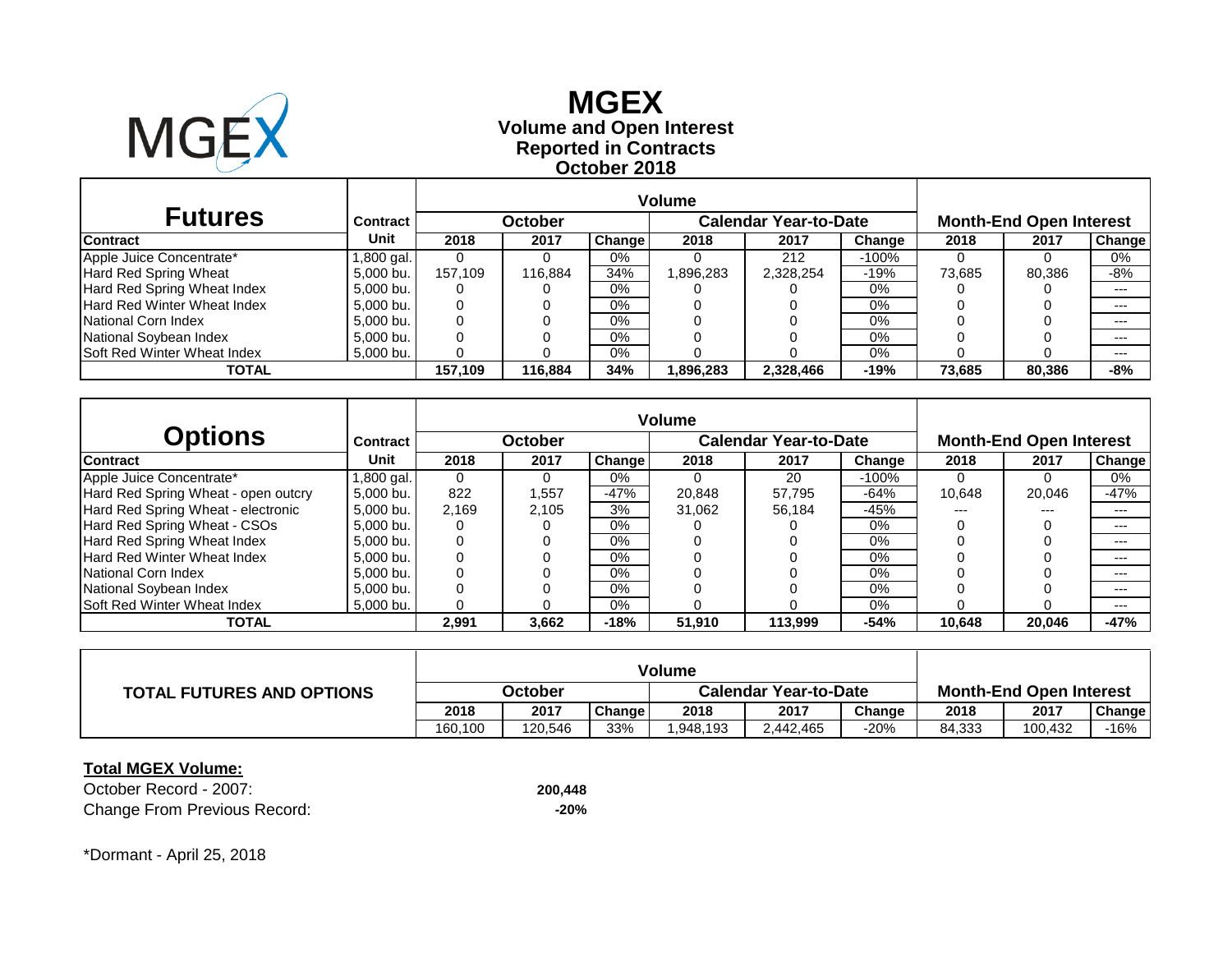

# **Reported in Contracts Volume and Open Interest MGEX November 2018**

| <b>Futures</b>                     | <b>Contract</b> |         | <b>November</b> |               |           | <b>Calendar Year-to-Date</b> |        | <b>Month-End Open Interest</b> |        |               |  |
|------------------------------------|-----------------|---------|-----------------|---------------|-----------|------------------------------|--------|--------------------------------|--------|---------------|--|
| <b>Contract</b>                    | Unit            | 2018    | 2017            | <b>Change</b> | 2018      | 2017                         | Change | 2018                           | 2017   | <b>Change</b> |  |
| Apple Juice Concentrate*           | .800 gal.       |         |                 | 0%            |           | 212                          | -100%  |                                |        | 0%            |  |
| Hard Red Spring Wheat              | 5.000 bu.       | 240.818 | 239.673         | $0\%$         | 2,137,101 | 2,567,927                    | $-17%$ | 64.825                         | 66.542 | $-3%$         |  |
| Hard Red Spring Wheat Index        | 5,000 bu.       | 0       |                 | $0\%$         |           |                              | 0%     |                                |        | $---$         |  |
| Hard Red Winter Wheat Index        | 5,000 bu.       |         |                 | 0%            |           |                              | $0\%$  |                                |        | $---$         |  |
| National Corn Index                | 5.000 bu.       |         |                 | $0\%$         |           |                              | $0\%$  |                                |        |               |  |
| National Soybean Index             | 5.000 bu.       |         |                 | $0\%$         |           |                              | $0\%$  |                                |        | $---$         |  |
| <b>Soft Red Winter Wheat Index</b> | 5,000 bu.       |         |                 | $0\%$         |           |                              | 0%     |                                |        | $- - -$       |  |
| TOTAL                              |                 | 240.818 | 239.673         | $0\%$         | 2,137,101 | 2,568,139                    | $-17%$ | 64.825                         | 66.542 | $-3%$         |  |

| Options                             | <b>Contract</b> |       | <b>November</b> |               |        | <b>Calendar Year-to-Date</b> |        | <b>Month-End Open Interest</b> |       |               |  |
|-------------------------------------|-----------------|-------|-----------------|---------------|--------|------------------------------|--------|--------------------------------|-------|---------------|--|
| <b>Contract</b>                     | Unit            | 2018  | 2017            | <b>Change</b> | 2018   | 2017                         | Change | 2018                           | 2017  | <b>Change</b> |  |
| Apple Juice Concentrate*            | .800 gal.       | 0     | 0               | $0\%$         |        | 20                           | -100%  | $\Omega$                       | 0     | 0%            |  |
| Hard Red Spring Wheat - open outcry | 5.000 bu.       | 2,970 | 4,477           | -34%          | 23.818 | 62.140                       | -62%   | 5,173                          | 7.716 | $-33%$        |  |
| Hard Red Spring Wheat - electronic  | 5.000 bu.       | 2,850 | 830. ا          | 56%           | 33.912 | 58.146                       | $-42%$ | ---                            | $---$ | $---$         |  |
| Hard Red Spring Wheat - CSOs        | 5.000 bu.       |       |                 | $0\%$         |        |                              | $0\%$  |                                |       | $---$         |  |
| Hard Red Spring Wheat Index         | 5.000 bu.       |       |                 | $0\%$         |        |                              | $0\%$  |                                |       | $---$         |  |
| <b>Hard Red Winter Wheat Index</b>  | 5.000 bu.       |       |                 | $0\%$         |        |                              | 0%     |                                |       | ---           |  |
| National Corn Index                 | 5.000 bu.       |       |                 | 0%            |        |                              | $0\%$  |                                |       | $---$         |  |
| National Sovbean Index              | 5.000 bu.       |       |                 | $0\%$         |        |                              | $0\%$  |                                |       | ---           |  |
| <b>Soft Red Winter Wheat Index</b>  | 5.000 bu.       |       |                 | $0\%$         |        |                              | 0%     |                                |       | $---$         |  |
| <b>TOTAL</b>                        |                 | 5,820 | 6,307           | -8%           | 57,730 | 120,306                      | $-52%$ | 5.173                          | 7,716 | $-33%$        |  |

| <b>TOTAL FUTURES AND OPTIONS</b> | November |         |        | <b>Calendar Year-to-Date</b> |           |        | <b>Month-End Open Interest</b> |        |        |  |
|----------------------------------|----------|---------|--------|------------------------------|-----------|--------|--------------------------------|--------|--------|--|
|                                  | 2018     | 2017    | Change | 2018                         | 2017      | Change | 2018                           | 2017   | Change |  |
|                                  | 246.638  | 245.980 | 0%     | 2.194.831                    | 2,688,445 | -18%   | 69.998                         | 74,258 | -6%    |  |

#### **Total MGEX Volume:**

November Record - 2015: **272,202** Change From Previous Record: **-9%**